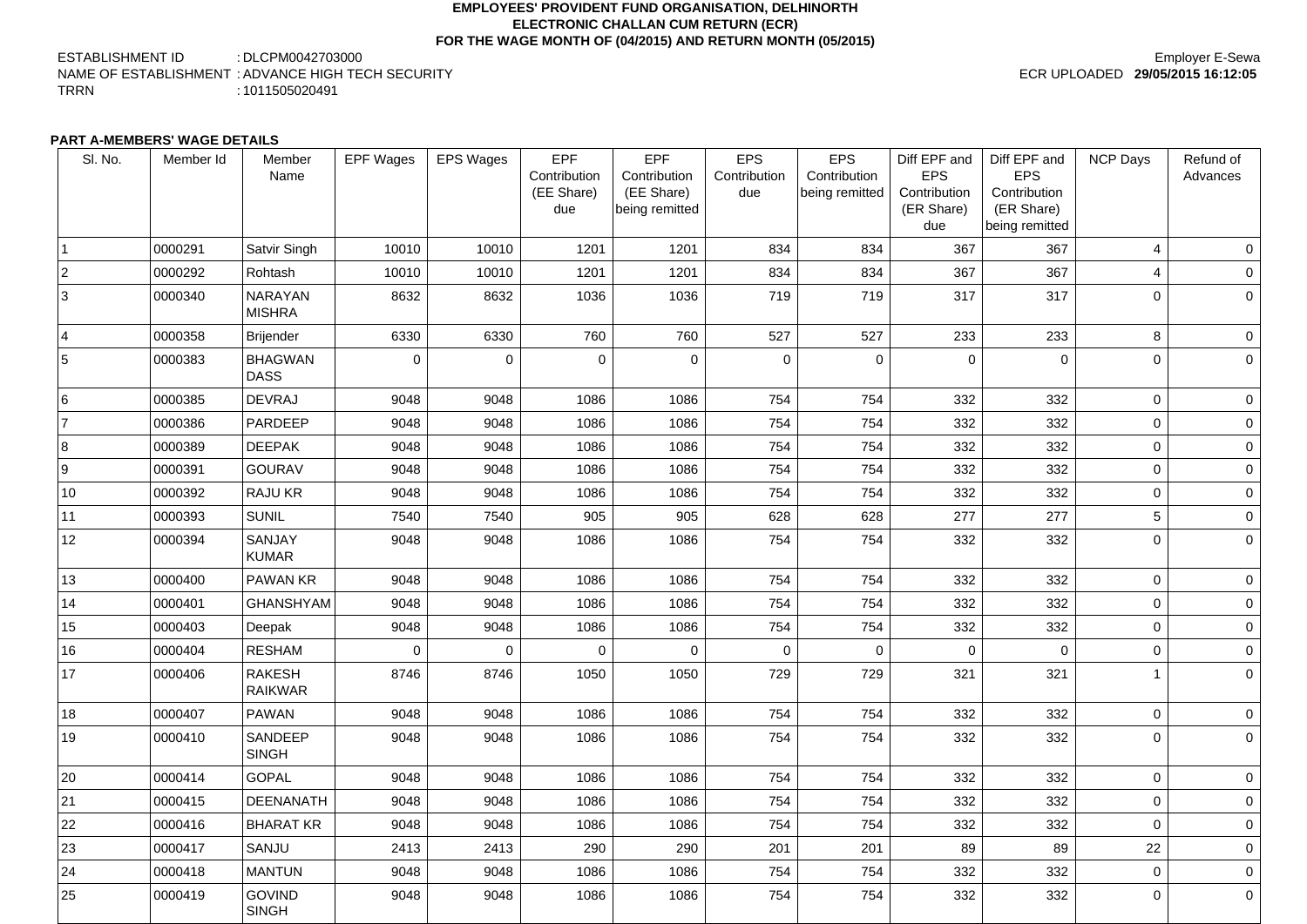| 26           | 0000420 | <b>RACHANA</b>                    | 9048        | 9048        | 1086        | 1086        | 754         | 754            | 332            | 332         | $\overline{0}$ | $\overline{0}$ |
|--------------|---------|-----------------------------------|-------------|-------------|-------------|-------------|-------------|----------------|----------------|-------------|----------------|----------------|
| 27           | 0000421 | <b>VISHAL</b>                     | 9048        | 9048        | 1086        | 1086        | 754         | 754            | 332            | 332         | $\overline{0}$ | $\overline{0}$ |
| 28           | 0000422 | <b>JAIPAL</b>                     | 3318        | 3318        | 398         | 398         | 276         | 276            | 122            | 122         | 19             | $\overline{0}$ |
| 29           | 0000423 | <b>SANJEEV</b>                    | 9048        | 9048        | 1086        | 1086        | 754         | 754            | 332            | 332         | $\overline{0}$ | $\overline{0}$ |
| $ 30\rangle$ | 0000424 | <b>RAM KUMAR</b>                  | 9048        | 9048        | 1086        | 1086        | 754         | 754            | 332            | 332         | $\overline{0}$ | $\circ$        |
| 31           | 0000426 | <b>MAMTA</b>                      | 9048        | 9048        | 1086        | 1086        | 754         | 754            | 332            | 332         | $\overline{0}$ | $\overline{0}$ |
| 32           | 0000427 | <b>PUSHPA</b>                     | 7540        | 7540        | 905         | 905         | 628         | 628            | 277            | 277         | 5              | $\overline{0}$ |
| 33           | 0000430 | <b>KARUNA</b>                     | 9048        | 9048        | 1086        | 1086        | 754         | 754            | 332            | 332         | $\overline{0}$ | $\overline{0}$ |
| 34           | 0000431 | <b>RAVINDER</b>                   | 8746        | 8746        | 1050        | 1050        | 729         | 729            | 321            | 321         |                | $\overline{0}$ |
| 35           | 0000432 | JAI<br><b>BHAGWAN</b>             | 8746        | 8746        | 1050        | 1050        | 729         | 729            | 321            | 321         |                | $\circ$        |
| 36           | 0000433 | <b>KARAMBIR</b>                   | 5730        | 5730        | 688         | 688         | 477         | 477            | 211            | 211         | 11             | $\overline{0}$ |
| 37           | 0000434 | <b>NITIN KR</b>                   | 9048        | 9048        | 1086        | 1086        | 754         | 754            | 332            | 332         | $\overline{0}$ | $\overline{0}$ |
| 38           | 0000436 | <b>KAVITA</b>                     | 9048        | 9048        | 1086        | 1086        | 754         | 754            | 332            | 332         | $\mathbf 0$    | $\overline{0}$ |
| 39           | 0000438 | <b>MILAN</b>                      | 9048        | 9048        | 1086        | 1086        | 754         | 754            | 332            | 332         | $\overline{0}$ | $\overline{0}$ |
| 40           | 0000439 | NARENDRA<br><b>SINGH</b>          | 9048        | 9048        | 1086        | 1086        | 754         | 754            | 332            | 332         | $\overline{0}$ | $\circ$        |
| 41           | 0000443 | <b>ROHIT</b>                      | 2111        | 2111        | 253         | 253         | 176         | 176            | 77             | 77          | 23             | $\overline{0}$ |
| 42           | 0000444 | Arun Kumar                        | 9048        | 9048        | 1086        | 1086        | 754         | 754            | 332            | 332         | $\overline{0}$ | $\circ$        |
| 43           | 0000445 | Rajesh                            | 9048        | 9048        | 1086        | 1086        | 754         | 754            | 332            | 332         | $\overline{0}$ | $\overline{0}$ |
| 44           | 0000446 | <b>Dharmender</b><br>Kumar Shukla | 9048        | 9048        | 1086        | 1086        | 754         | 754            | 332            | 332         | $\mathbf 0$    | $\circ$        |
| 45           | 0000447 | Saiyad Gulam<br>Anwar             | 9048        | 9048        | 1086        | 1086        | 754         | 754            | 332            | 332         | $\mathbf 0$    | $\overline{0}$ |
| 46           | 0000449 | <b>SANTOSH</b><br><b>KUMAR</b>    | 10998       | 10998       | 1320        | 1320        | 916         | 916            | 404            | 404         | $\mathbf{0}$   | $\circ$        |
| 47           | 0000450 | SARVINDER                         | 9048        | 9048        | 1086        | 1086        | 754         | 754            | 332            | 332         | $\overline{0}$ | $\overline{0}$ |
| 48           | 0000452 | <b>NAYAB</b><br><b>SINGH</b>      | $\mathbf 0$ | $\mathbf 0$ | $\mathbf 0$ | $\mathbf 0$ | $\mathbf 0$ | $\overline{0}$ | $\overline{0}$ | $\mathbf 0$ | $\overline{0}$ | $\overline{0}$ |
| 49           | 0000453 | <b>RAJMANGAL</b>                  | 9048        | 9048        | 1086        | 1086        | 754         | 754            | 332            | 332         | $\overline{0}$ | $\circ$        |
| 50           | 0000454 | <b>VINOD</b><br><b>KUMAR</b>      | 3318        | 3318        | 398         | 398         | 276         | 276            | 122            | 122         | 19             | $\circ$        |
| 51           | 0000455 | <b>MD SAJJAD</b>                  | 3619        | 3619        | 434         | 434         | 301         | 301            | 133            | 133         | 18             | 0 <sup>1</sup> |
| 52           | 0000456 | <b>SUNIL</b>                      | 9048        | 9048        | 1086        | 1086        | 754         | 754            | 332            | 332         | $\overline{0}$ | $\overline{0}$ |
| 53           | 0000475 | <b>PAWAN</b><br><b>KUMAR</b>      | 9048        | 9048        | 1086        | 1086        | 754         | 754            | 332            | 332         | $\overline{0}$ | $\overline{0}$ |
| 54           | 0000479 | <b>DEEPALI</b>                    | 9048        | 9048        | 1086        | 1086        | 754         | 754            | 332            | 332         | $\overline{0}$ | $\overline{0}$ |
| 55           | 0000501 | Chain Singh                       | 10010       | 10010       | 1201        | 1201        | 834         | 834            | 367            | 367         | 4              | $\overline{0}$ |
| 56           | 0000505 | Mukesh<br>Kumar                   | 5127        | 5127        | 615         | 615         | 427         | 427            | 188            | 188         | 13             | $\overline{0}$ |
| 57           | 0000514 | <b>HIMANSHU</b><br><b>MANRAL</b>  | 8746        | 8746        | 1050        | 1050        | 729         | 729            | 321            | 321         |                | $\overline{0}$ |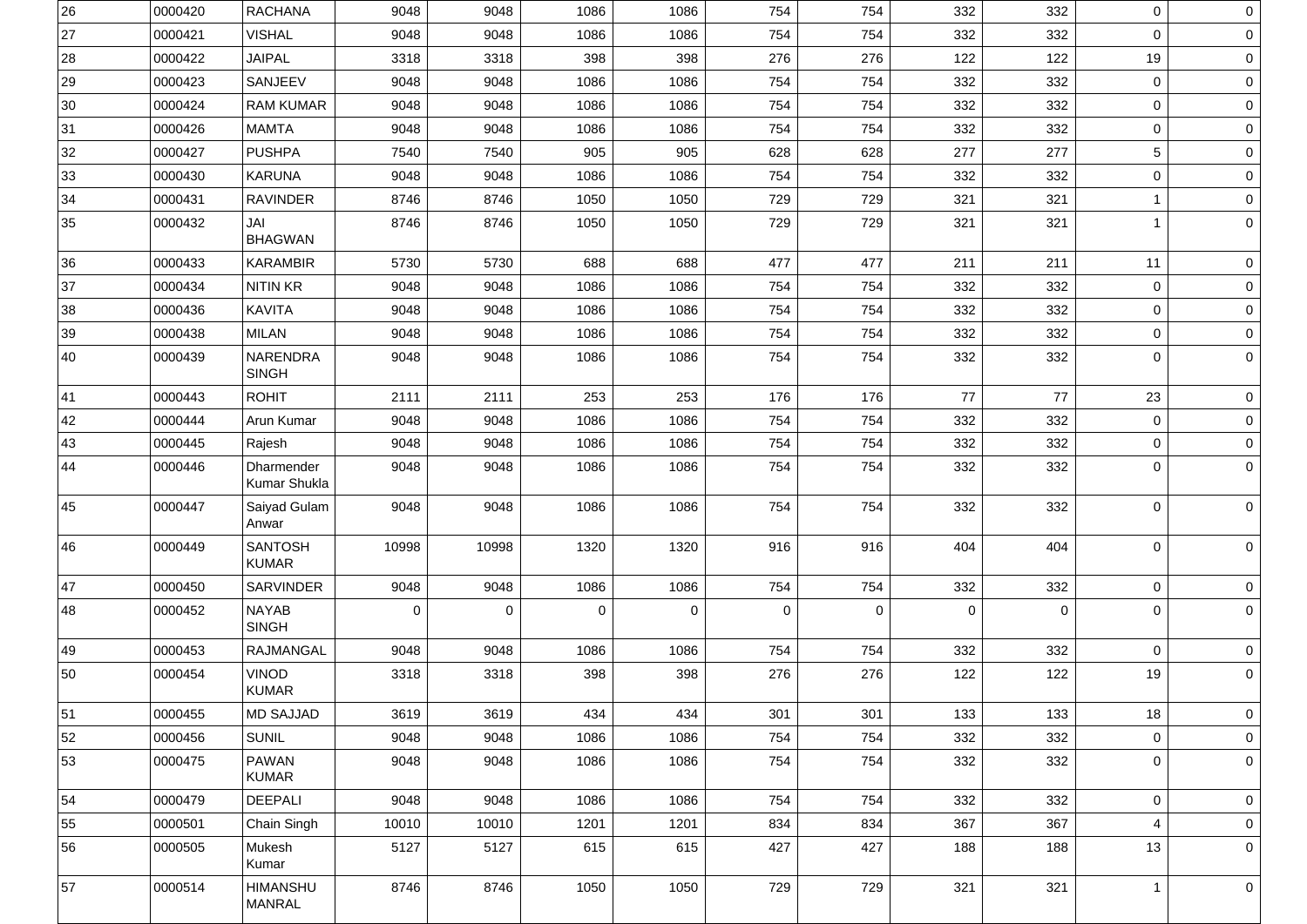| 58 | 0000515 | <b>RANI DEVI</b>                             | 9048        | 9048           | 1086        | 1086           | 754         | 754         | 332            | 332         | $\overline{0}$   | 0 <sup>1</sup> |
|----|---------|----------------------------------------------|-------------|----------------|-------------|----------------|-------------|-------------|----------------|-------------|------------------|----------------|
| 59 | 0000522 | <b>BYAS YADAV</b>                            | 6330        | 6330           | 760         | 760            | 527         | 527         | 233            | 233         | 8                | $\overline{0}$ |
| 60 | 0000529 | <b>SANDEEP</b>                               | 8746        | 8746           | 1050        | 1050           | 729         | 729         | 321            | 321         |                  | 0 <sup>1</sup> |
| 61 | 0000530 | <b>TRUN</b><br><b>KUMAR</b><br><b>MATHUR</b> | 9048        | 9048           | 1086        | 1086           | 754         | 754         | 332            | 332         | $\overline{0}$   | $\overline{0}$ |
| 62 | 0000531 | <b>NEHA</b>                                  | 8445        | 8445           | 1013        | 1013           | 703         | 703         | 310            | 310         | $\overline{2}$   | 0 <sup>1</sup> |
| 63 | 0000532 | <b>VIJENDER</b><br><b>KUMAR</b>              | $\mathbf 0$ | $\overline{0}$ | $\mathbf 0$ | $\overline{0}$ | $\mathbf 0$ | $\mathbf 0$ | $\overline{0}$ | $\mathbf 0$ | $\overline{0}$   | 0 <sup>1</sup> |
| 64 | 0000533 | <b>NAVEEN</b><br><b>KUMAR</b>                | 7842        | 7842           | 941         | 941            | 653         | 653         | 288            | 288         | $\overline{4}$   | 0 <sup>1</sup> |
| 65 | 0000534 | <b>NISHA</b>                                 | 6484        | 6484           | 778         | 778            | 540         | 540         | 238            | 238         | 8                | 0 <sup>1</sup> |
| 66 | 0000536 | <b>SADHANA</b>                               | 9048        | 9048           | 1086        | 1086           | 754         | 754         | 332            | 332         | $\mathbf 0$      | 0 <sup>1</sup> |
| 67 | 0000537 | <b>ANKIT</b>                                 | 5429        | 5429           | 651         | 651            | 452         | 452         | 199            | 199         | 12               | $\overline{0}$ |
| 68 | 0000538 | <b>PINKI</b>                                 | 8746        | 8746           | 1050        | 1050           | 729         | 729         | 321            | 321         |                  | 0 <sup>1</sup> |
| 69 | 0000539 | <b>RAGHUVIR</b><br><b>SHAH</b>               | 3318        | 3318           | 398         | 398            | 276         | 276         | 122            | 122         | 19               | 0 <sup>1</sup> |
| 70 | 0000540 | <b>LAXMAN</b><br><b>KUMAR</b>                | 905         | 905            | 109         | 109            | 75          | 75          | 34             | 34          | 27               | 0 <sup>1</sup> |
| 71 | 0000541 | <b>POONAM</b><br><b>MISHRA</b>               | 9048        | 9048           | 1086        | 1086           | 754         | 754         | 332            | 332         | $\boldsymbol{0}$ | 0 <sup>1</sup> |
| 72 | 0000542 | <b>MANJU DEVI</b>                            | 9048        | 9048           | 1086        | 1086           | 754         | 754         | 332            | 332         | $\pmb{0}$        | 0 <sup>1</sup> |
| 73 | 0000543 | <b>SUMIT</b>                                 | 9048        | 9048           | 1086        | 1086           | 754         | 754         | 332            | 332         | 0                | 0 <sup>1</sup> |
| 74 | 0000544 | <b>KAMAL</b>                                 | 9048        | 9048           | 1086        | 1086           | 754         | 754         | 332            | 332         | $\mathbf{0}$     | $\overline{0}$ |
| 75 | 0000545 | <b>PREM</b><br><b>CHAND</b>                  | 8746        | 8746           | 1050        | 1050           | 729         | 729         | 321            | 321         |                  | 0 <sup>1</sup> |
| 76 | 0000546 | <b>MANTU</b><br><b>KUMAR</b><br><b>GUPTA</b> | 7238        | 7238           | 869         | 869            | 603         | 603         | 266            | 266         | $\,6$            | 0 <sup>1</sup> |
| 77 | 0000547 | <b>PINTOO</b><br><b>MANDAL</b>               | 9048        | 9048           | 1086        | 1086           | 754         | 754         | 332            | 332         | $\overline{0}$   | 0 <sup>1</sup> |
| 78 | 0000548 | <b>AJIT KUMAR</b><br><b>GUPTA</b>            | 9048        | 9048           | 1086        | 1086           | 754         | 754         | 332            | 332         | $\boldsymbol{0}$ | 0 <sup>1</sup> |
| 79 | 0000549 | <b>ROHINI</b>                                | 9048        | 9048           | 1086        | 1086           | 754         | 754         | 332            | 332         | $\mathbf 0$      | 0 <sup>1</sup> |
| 80 | 0000550 | <b>AMIT NEGI</b>                             | 8746        | 8746           | 1050        | 1050           | 729         | 729         | 321            | 321         | $\mathbf 0$      | $\overline{0}$ |
| 81 | 0000551 | <b>SEEMA</b><br><b>KARUBA</b>                | 6937        | 6937           | 832         | 832            | 578         | 578         | 254            | 254         | $\boldsymbol{0}$ | 0 <sup>1</sup> |
| 82 | 0000552 | <b>PARVEEN</b><br><b>KUMAR</b>               | 6032        | 6032           | 724         | 724            | 502         | 502         | 222            | 222         | $\boldsymbol{0}$ | 0 <sup>1</sup> |
| 83 | 0000553 | <b>USHMAN</b><br><b>AHMAD</b>                | 7540        | 7540           | 905         | 905            | 628         | 628         | 277            | 277         | $\boldsymbol{0}$ | 0 <sup>1</sup> |
| 84 | 0000554 | <b>NIRBHAY</b><br><b>SHUKLA</b>              | 7540        | 7540           | 905         | 905            | 628         | 628         | 277            | 277         | $\boldsymbol{0}$ | 0 <sup>1</sup> |
| 85 | 0000555 | <b>RAJESH</b>                                | 7540        | 7540           | 905         | 905            | 628         | 628         | 277            | 277         | $\mathbf 0$      | 0 <sup>1</sup> |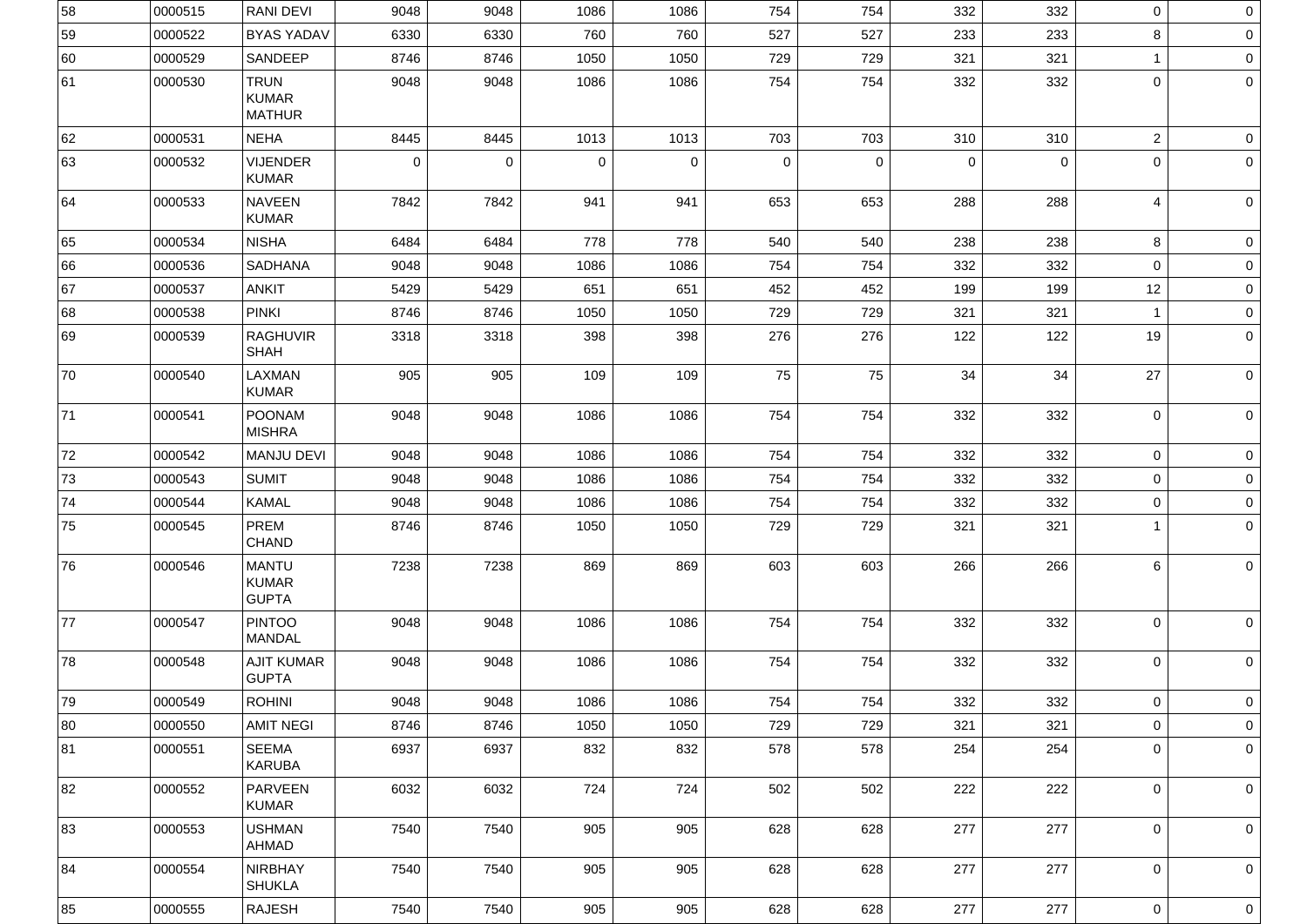| 86                 | 0000556 | DILIP KUMAR                     | 3619   | 3619   | 434   | 434   | 301   | 301   | 133   | 133   | 0   | $\overline{0}$ |
|--------------------|---------|---------------------------------|--------|--------|-------|-------|-------|-------|-------|-------|-----|----------------|
| 87                 | 0000557 | AJAY KUMAR                      | 3619   | 3619   | 434   | 434   | 301   | 301   | 133   | 133   |     | $\overline{0}$ |
| 88                 | 0000558 | <b>RAJESH</b>                   | 3318   | 3318   | 398   | 398   | 276   | 276   | 122   | 122   |     | $\overline{0}$ |
| 89                 | 0000559 | SUNEEL<br><b>KUMAR</b>          | 1206   | 1206   | 145   | 145   | 100   | 100   | 45    | 45    |     | $\overline{0}$ |
| $ 90\rangle$       | 0000560 | <b>AMAR</b>                     | 1508   | 1508   | 181   | 181   | 126   | 126   | 55    | 55    |     | $\overline{0}$ |
| 91                 | 0000561 | <b>ROOPESH</b><br><b>MANDAL</b> | 603    | 603    | 72    | 72    | 50    | 50    | 22    | 22    |     | $\overline{0}$ |
| <b>GRAND TOTAL</b> |         |                                 | 669287 | 669287 | 80329 | 80329 | 55763 | 55763 | 24566 | 24566 | 248 | $\overline{0}$ |

|                                              | $AC$ 01 EE + Refund of<br>Advance | A/C 01 ER | A/C 02 | A/C 10 | A/C 21 | A/C 22 | <b>TOTAL</b> |
|----------------------------------------------|-----------------------------------|-----------|--------|--------|--------|--------|--------------|
| <b>TOTAL DUES AS PER</b><br><b>ECR</b>       | 80329                             | 24566     | 5689   | 55763  | 3346   | 200    | 169893       |
| <b>TOTAL AMOUNT</b><br><b>BEING REMITTED</b> | 80329                             | 24566     | 5689   | 55763  | 3346   | 200    | 169893       |

#### **PART B-NEW MEMBERS' DETAILS**

| SI. No. | Member Id | <b>Member Name</b>    | Father's/Spouse                             | Relationship with the | Date of Birth | Gender | Date of Joining EPF | Date of Joining EPS |
|---------|-----------|-----------------------|---------------------------------------------|-----------------------|---------------|--------|---------------------|---------------------|
|         |           |                       | Name                                        | Member                |               |        |                     |                     |
|         | 0000550   | <b>AMIT NEGI</b>      | <b>SH ARJUN SINGH</b><br><b>NEGI</b>        | Father                | 21-11-1991    | Male   | 01-04-2015          | 01-04-2015          |
| 2       | 0000551   | <b>SEEMA KARUBA</b>   | <b>SH RAMESH</b><br><b>CHANDRA KARUBA</b>   | Father                | 01-01-1982    | Female | 05-04-2015          | 05-04-2015          |
| 3       | 0000552   | <b>PARVEEN KUMAR</b>  | <b>SH OMPRAKASH</b>                         | Father                | 15-03-1996    | Male   | 05-04-2015          | 05-04-2015          |
|         | 0000553   | <b>USHMAN AHMAD</b>   | <b>MD HABIB AHMAD</b>                       | Father                | 15-08-1993    | Male   | 06-04-2015          | 06-04-2015          |
| 5       | 0000554   | <b>NIRBHAY SHUKLA</b> | <b>SH CHANDRIKA</b><br><b>PRASAD SHUKLA</b> | Father                | 01-01-1992    | Male   | 06-04-2015          | 06-04-2015          |
| 16      | 0000555   | RAJESH                | <b>SH PRAMESHWAR</b><br><b>MANDAL</b>       | Father                | 01-01-1982    | Male   | 09-04-2015          | 09-04-2015          |
|         | 0000556   | <b>DILIP KUMAR</b>    | <b>SH BODHU</b><br><b>PASWAN</b>            | Father                | 01-01-1992    | Male   | 16-04-2015          | 16-04-2015          |
| 8       | 0000557   | <b>AJAY KUMAR</b>     | <b>SH KISHANPAL</b>                         | Father                | 10-04-1994    | Male   | 17-04-2015          | 17-04-2015          |
| l 9     | 0000558   | RAJESH                | <b>GYAN CHAND</b>                           | Father                | 05-11-1988    | Male   | 20-04-2015          | 20-04-2015          |
| 10      | 0000559   | <b>SUNEEL KUMAR</b>   | <b>SH AHIBARAN</b>                          | Father                | 01-01-1989    | Male   | 24-04-2015          | 24-04-2015          |
| 11      | 0000560   | AMAR                  | <b>SH DHARAMBIR</b>                         | Father                | 06-05-1996    | Male   | 25-04-2015          | 25-04-2015          |
| 12      | 0000561   | <b>ROOPESH MANDAL</b> | <b>SH MADAN</b><br><b>MANDAL</b>            | Father                | 01-01-1994    | Male   | 27-04-2015          | 27-04-2015          |

## **PART C-EXITING MEMBERS' DETAILS**

| SI. No. | Member Id | Member Name         | Date of Exit from EPF | <b>Exit from EPS</b><br>Date of | Reason for leaving |
|---------|-----------|---------------------|-----------------------|---------------------------------|--------------------|
|         | 0000383   | <b>BHAGWAN DASS</b> | 01-04-2015            | 01-04-2015                      | Cessation          |